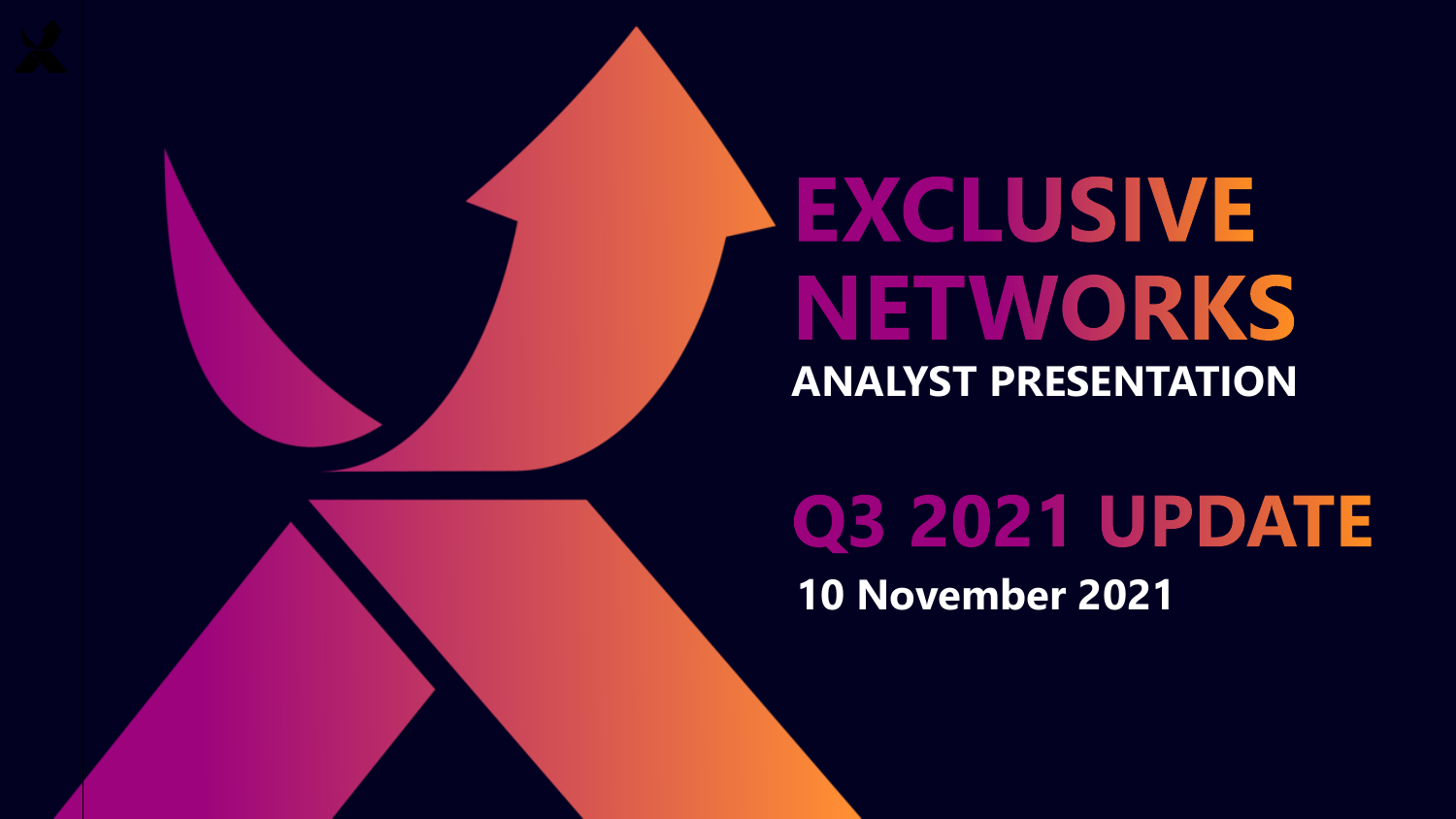

## **Disclaimer**

**IMPORTANT:** Please read the following before continuing. This document has been prepared by and is the responsibility of Exclusive Networks SA (the "**Company**"). It comprises information concerning the Company and its subsidiaries (together, the "**Group**"). What follows applies to this document, the information in this document by members of the Company's management and to any question-and-answer session that follows the oral presentation (collectively, the "**Information**"), each of which should be considered together and not taken out of context.

This document does not purport to contain all information required to evaluate the Company or the Group or its financial position. The Information does not constitute a recommendation regarding any securities of the Company or any other member of the Group.

The Information is provided as of the date of the presentation or as otherwise indicated and is subject to change.

The Information mav constitute or include forward-looking statements. Forward-looking statements are statements that are not historical facts and may be identified by words such as "plans", "targets", "aims", "believes", "expects", "anticipates", "intends", "estimates", "will", "may", "continues", "should" and similar expressions. These forward-looking statements reflect, at the time made, the Company's beliefs, intentions and current targets/aims concerning, among other things, the Company's or the Group's results of operations, financial condition, liquidity, prospects, growth and strategies. Forward- looking statements include statements regarding: objectives, goals, strategies, outlook and growth prospects; future plans, events or performance and potential for future growth; liquidity, capital resources and capital expenditures; economic outlook and industry trends; developments of the Company's or the Group's markets; the impact of regulatory initiatives; and the strength of the Company's or any other member of the Group's competitors.

Forward-looking statements involve risks and uncertainties because they relate to events and depend on circumstances that may or may not occur in the future. The forward-looking statements in the Information are based upon various assumptions, many of which are based, in turn, upon further assumptions, including without limitation, management's examination of historical operating trends, data contained in the Company's records (and those of other members of the Group) and other data available from third parties. Although the Company believes that these assumptions were reasonable when made, these assumptions are inherently subject to significant known and unknown risks, uncertainties, contingencies and other important factors (including, without limitation, risks identified in Exclusive Networks' Registration Document available on Exclusive Networks' website) that are difficult or impossible to predict and are beyond its control. Forward-looking statements are not quarantees of future performance and such risks, uncertainties, contingencies and other important factors could cause the actual outcomes and the results of operations, financial condition and liquidity of the Company and other members of the Group or the industry to differ materially from those results expressed or implied in the Information by such forward-looking statements. No representation or warranty is made that any of these forward-looking statements or forecasts will come to pass or that any forecast result will be achieved. Undue influence should not be given to, and no reliance should be placed on, any forward-looking statement. No statement in the Information is intended to be nor may be construed as a profit forecast. No one undertakes to publicly update or revise any forward-looking statements.

To the extent available, the industry, market and competitive position data contained in the Information come from official or third-party sources. Third-party industry publications, studies and surveys generally state that the data contained therein have been obtained from sources believed to be reliable, but that there is no quarantee of the accuracy or completeness of such data. While the Company believes that each of these publications, studies and surveys has been prepared by a reputable source, none of the Company or any of its respective Representatives has independently verified the data contained therein. In addition, certain of the industry, market and competitive position data contained in the Information come from the Company's own internal research and estimates based on the knowledge and experience of the Company's management in the markets in which the Company and the other members of the Group operate. While the Company believes that such research and estimates are reasonable, they, and their underlying methodology and assumptions, have not been verified by any independent source for accuracy or completeness and are subject to change and correction without notice. Accordingly, reliance should not be placed on any of the industry, market or competitive position data contained in the Information.

Unless otherwise indicated, the financial information contained in the attached presentation relating to 2019 and 2020 has been extracted or derived from the Company's consolidated financial statements as of and for the years ended December 31, 2020 (including the year ended December 31, 2019 as a comparative), prepared in accordance with International Financial Reporting Standards ("**IFRS**") as adopted by the EU (the "IFRS accounts"). In addition, financial information contained in the attached presentation relating to 2018 or prior periods has been derived or extracted from the Company's audited consolidated financial statements prepared in accordance with French GAAP. Consequently, the financial information provided herein may not be comparable across all of the periods presented.

Certain financial information and operating data relating to the Company contained in the Information has not been audited or reviewed and in some cases is based on management information and estimates. In addition, the Information includes certain non-IFRS financial measures of the Company derived from (or based on) its accounting records, and which it regards as alternative performance measures ("APMs") for the purposes of Commission Delegated Regulation (EU) 2019/979 of March 14, 2019 and as defined in the European Securities and Market Authority Guidelines on Alternative Performance Measures dated October 5, 2015. Other companies may calculate such financial information differently or may use such measures for different purposes than the Company does, limiting the usefulness of such measures as comparative measures. These measures should not be considered as alternatives to measures derived in accordance with IFRS, have limited use as analytical tools, should not be considered in isolation and, may not be indicative of the Company's results of operations.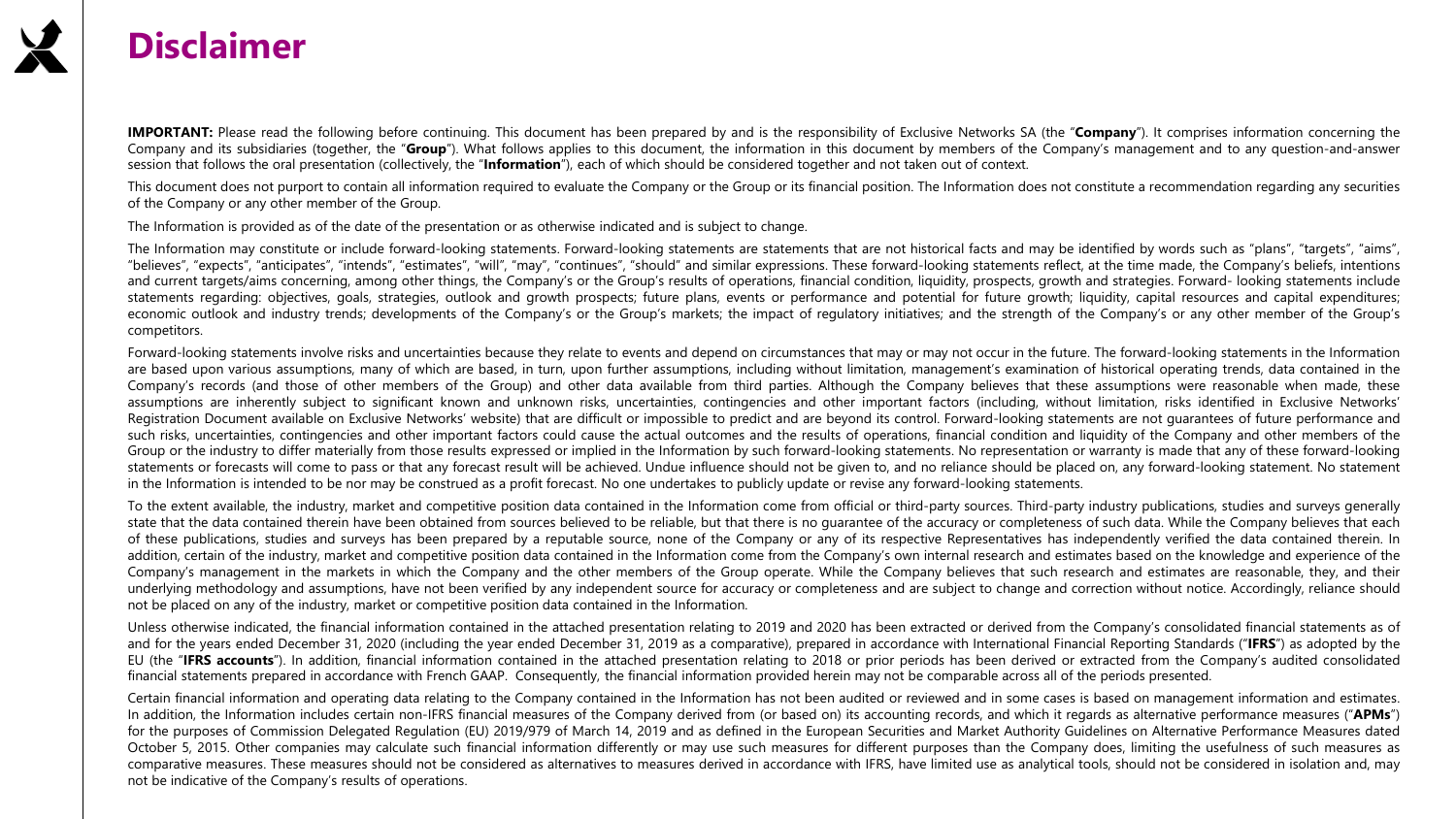

## Q3 2021 Highlights



EXN continues to outperform the strong security market as previously communicated

Strong underlying growth from existing vendors and vendor geographical expansion



Including Veracomp in 2020.

1891

着

Defined as Gross Sales generated in year N from vendors/customers active in year N-1 divided by Gross Sales from the same vendors/customers in year N-1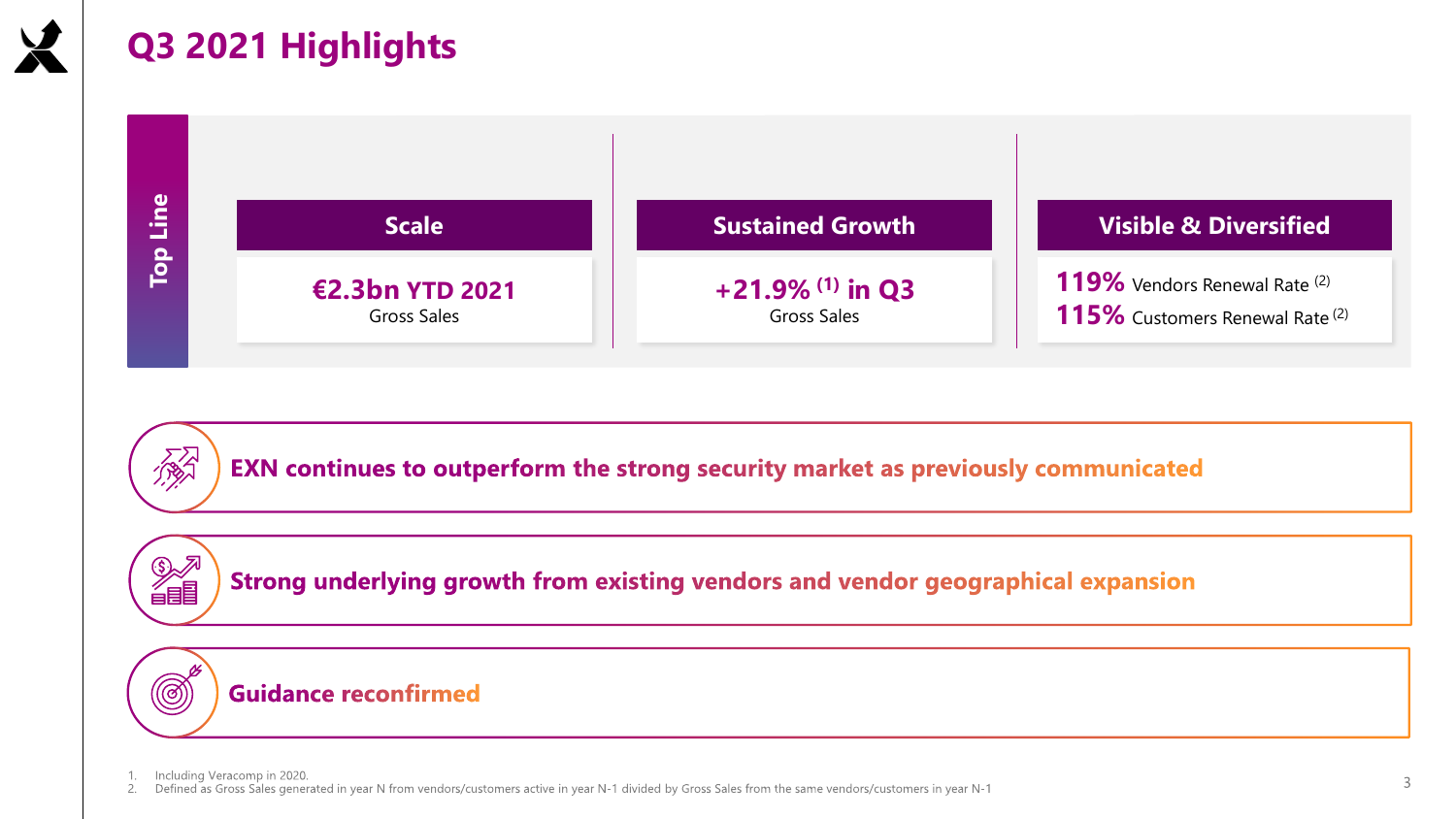

## **Q3 2021: Delivering our Strategy**



In comparison to Q3 2020 includes Veracomp, Nuaware, & Ignition and excludes Capital and ITEC due to missing data

 $2.$ At September-end 2021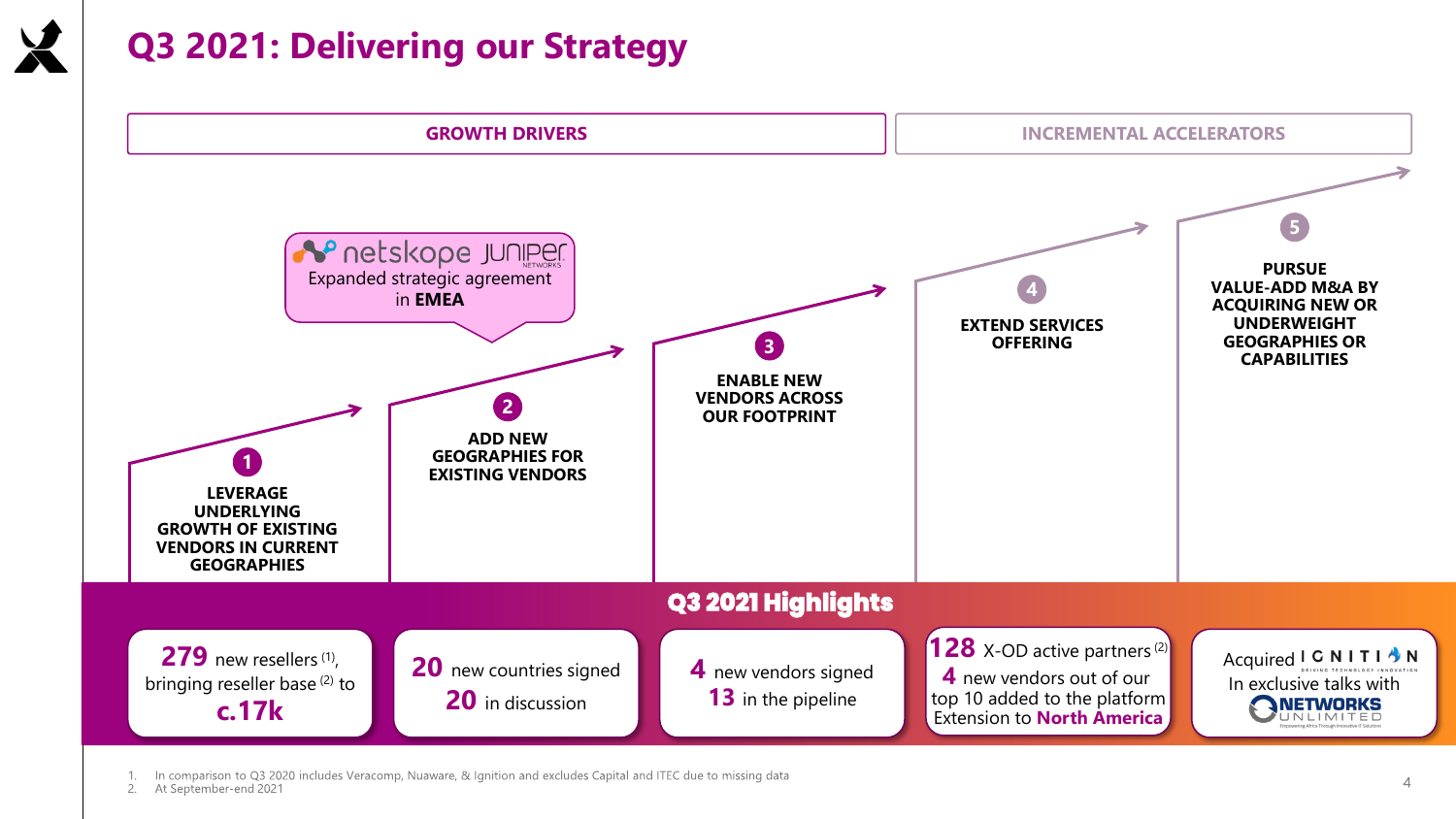

## **Gross Sales: Double Digit Growth in Line with Guidance**

**Q3 2021 GROSS SALES** €m **584,7 660.1 804,9**  $75.4$ **Q3 2020 Q3 2021 37.7% 21.9% 8** Growth <sup>(1)</sup> 8 % Reported Growth **COVER Veracomp** 

| <b>YoY Growth</b>                  |          |
|------------------------------------|----------|
| Growth <sup>(1)</sup>              | $+21.9%$ |
| Reported                           | +37.7%   |
| @ Constant Currency <sup>(2)</sup> | +37.5%   |



Including Veracomp in 2020

Variation at constant currency is computed using the third quarter of 2020 rates applied to the third quarter of 2021 revenue 2.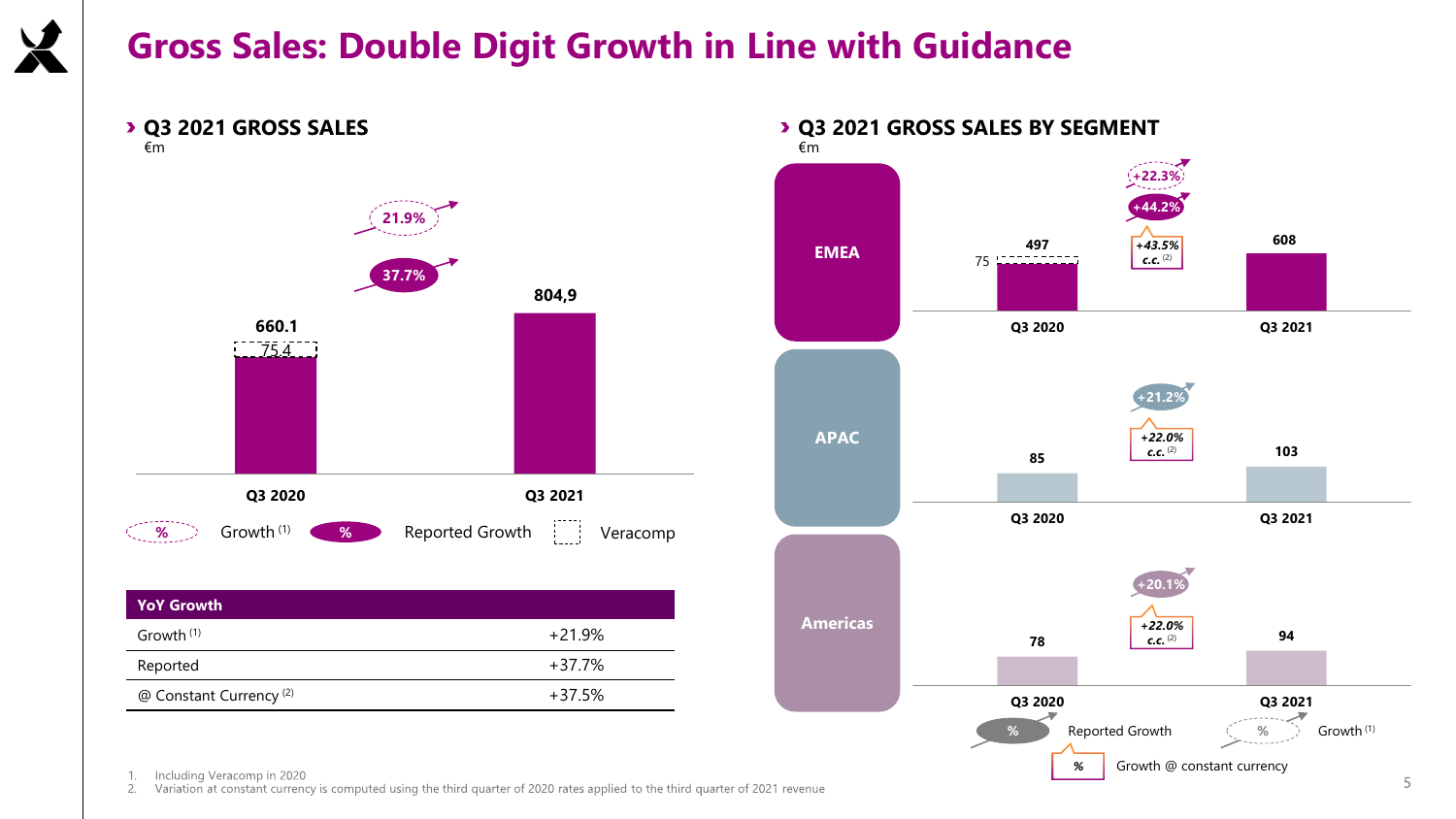

## **Revenue: Double Digit Growth Above Cybersecurity Market**



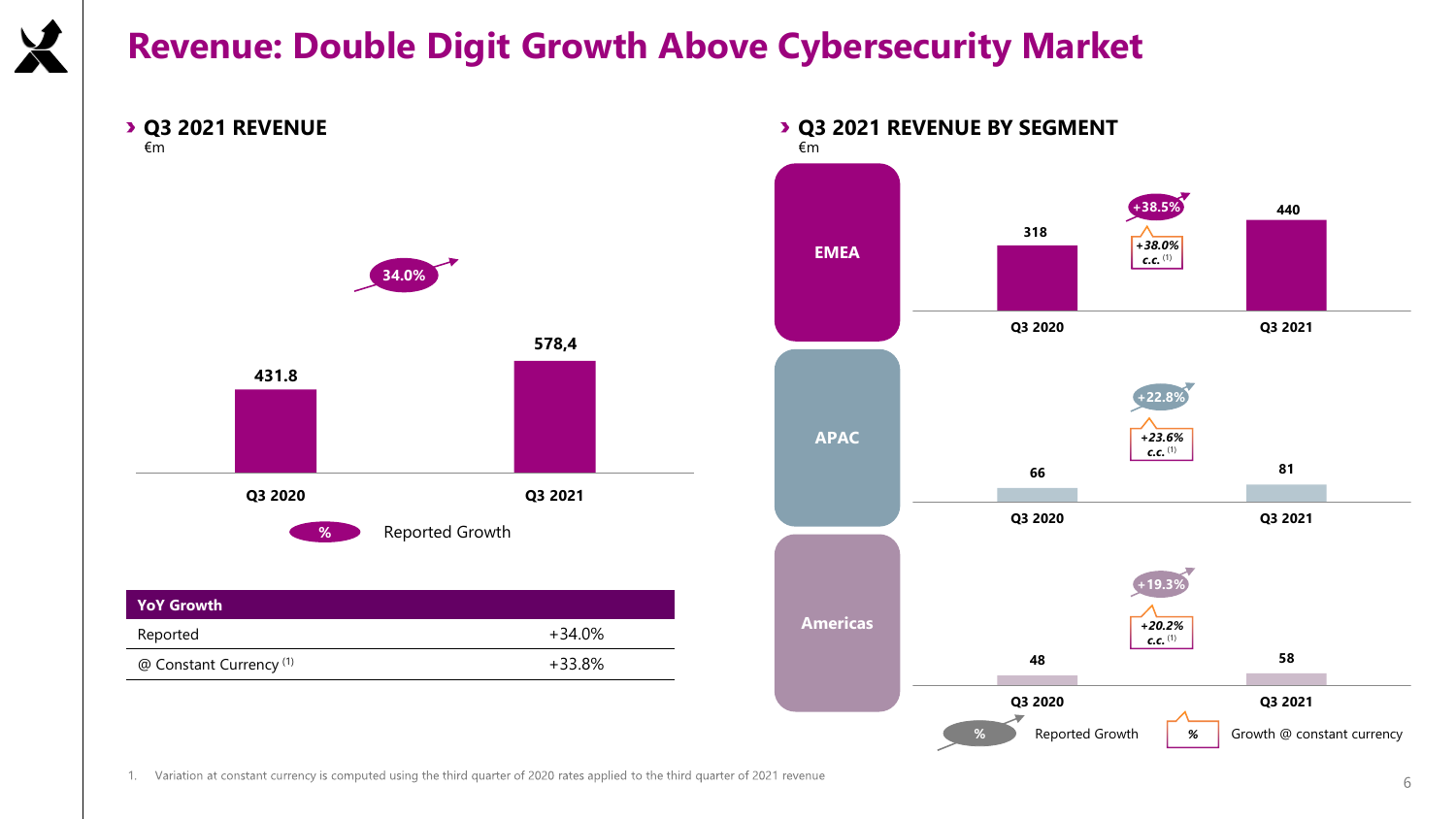

## **Double Digit Growth Driven by Key Strategic Levers**



New geographies / new vendors analysis performed on single vendors above €100K annual Gross Sales

Including Veracomp in 2020  $2.$ 

Defined as Gross Sales generated in year N from vendors/customers active in year N-1 divided by Gross Sales from the same vendors/customers in year N-1 3.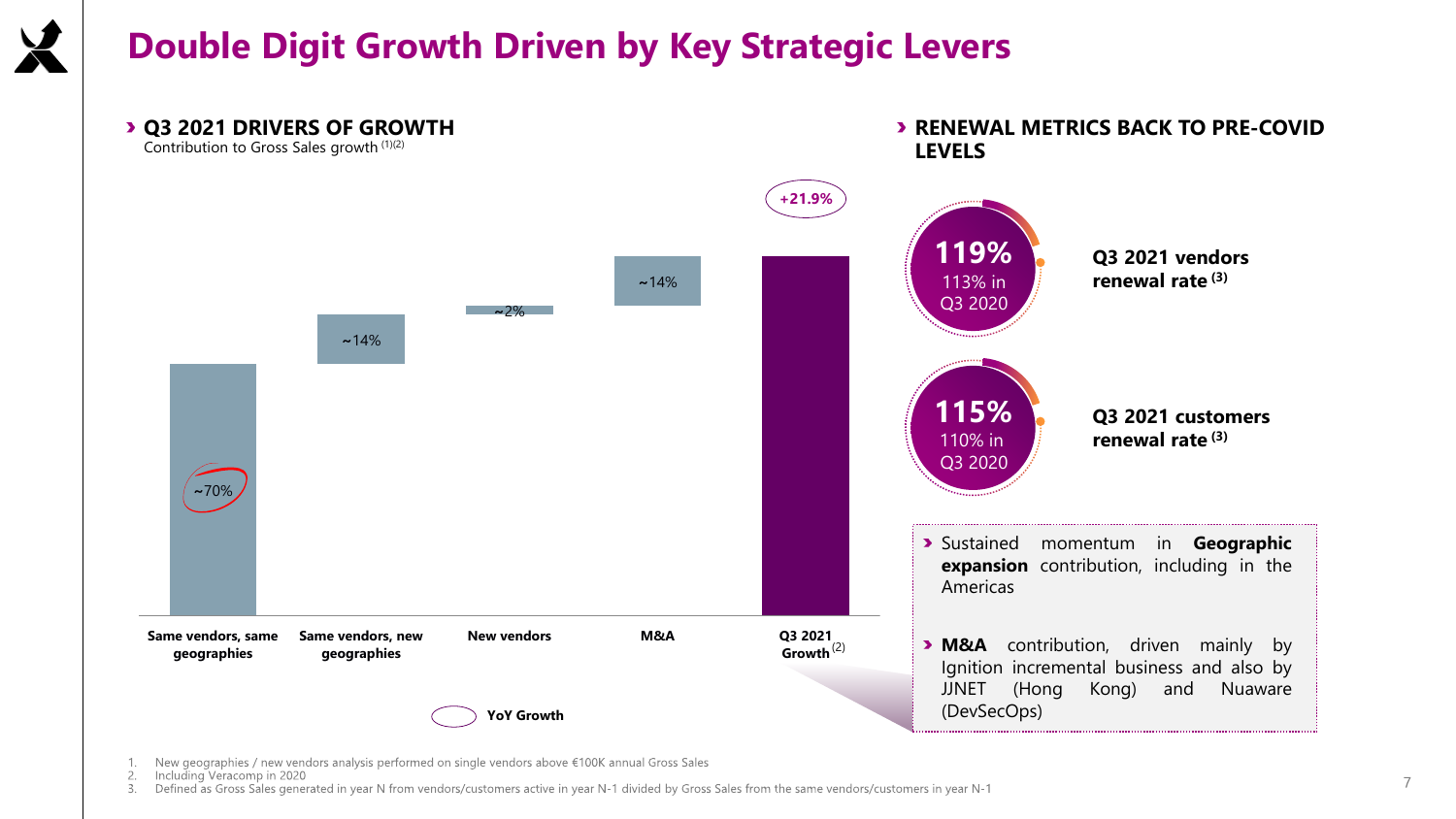## **Continued Progress with New and Existing Vendors**



**NEW VENDORS CONVERTED FROM PIPELINE SINCE Q2 DIGOING EXPANSION WITH EXISTING VENDORS** SELECT EXAMPLES

## **Juniper**

**Expansion** in the Belgium, Spain, UK

## **Netskope**



## **Crowdstrike**



**Expansion** to the Philippines, Indonesia, India, Poland

## **SentinelOne**



**EXN continuously proves its capacity to identify and partner with industry leaders**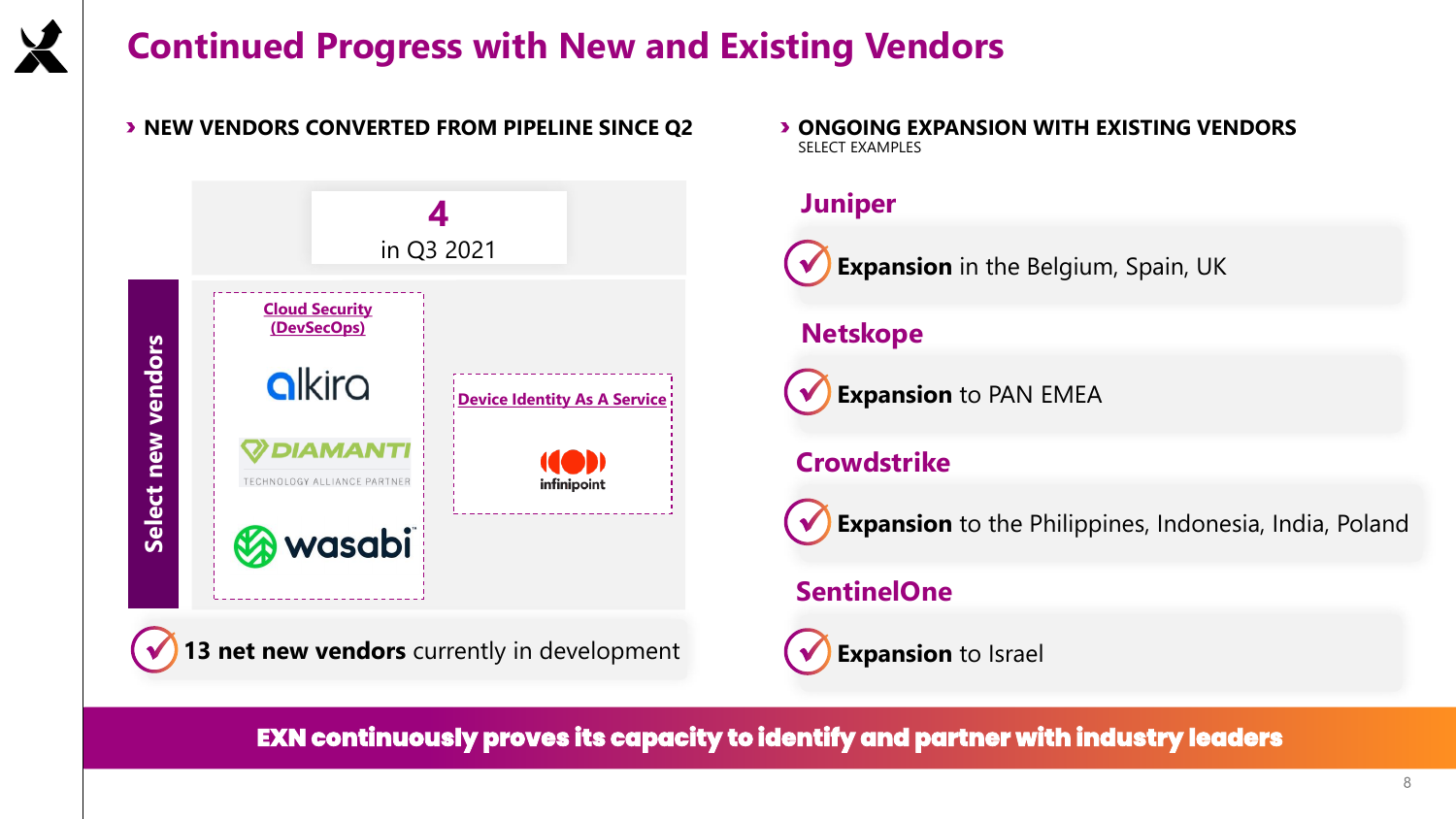

## **M&A : 1 Acquisition Closed and 1 Under Exclusivity**

## $C N I T$

### **Rationale: Establishing a dedicated proposition for emerging vendors**

- Acquired in July-21
- Geography: UK, Benelux & the Nordics
- Unique solution for emerging vendors, providing them with the focus of a local specialist and the scale of a global player
- Introduces additional vendors to the portfolio
- Planned roll-out into additional geographies

## **TARGET UNDER EXCLUSIVITY**



## **Rationale: Expansion into Sub-Saharan Africa**

- Geography: Sub-Saharan Africa (38 markets including South Africa, Mauritius and Kenya)
- $\bullet$  Broadening the global footprint by expanding into new geographies
- Enabling overlapping vendor portfolio to have access to more geographies





## **Exclusive has a strong reputation and is the 'consolidation platform' in our market**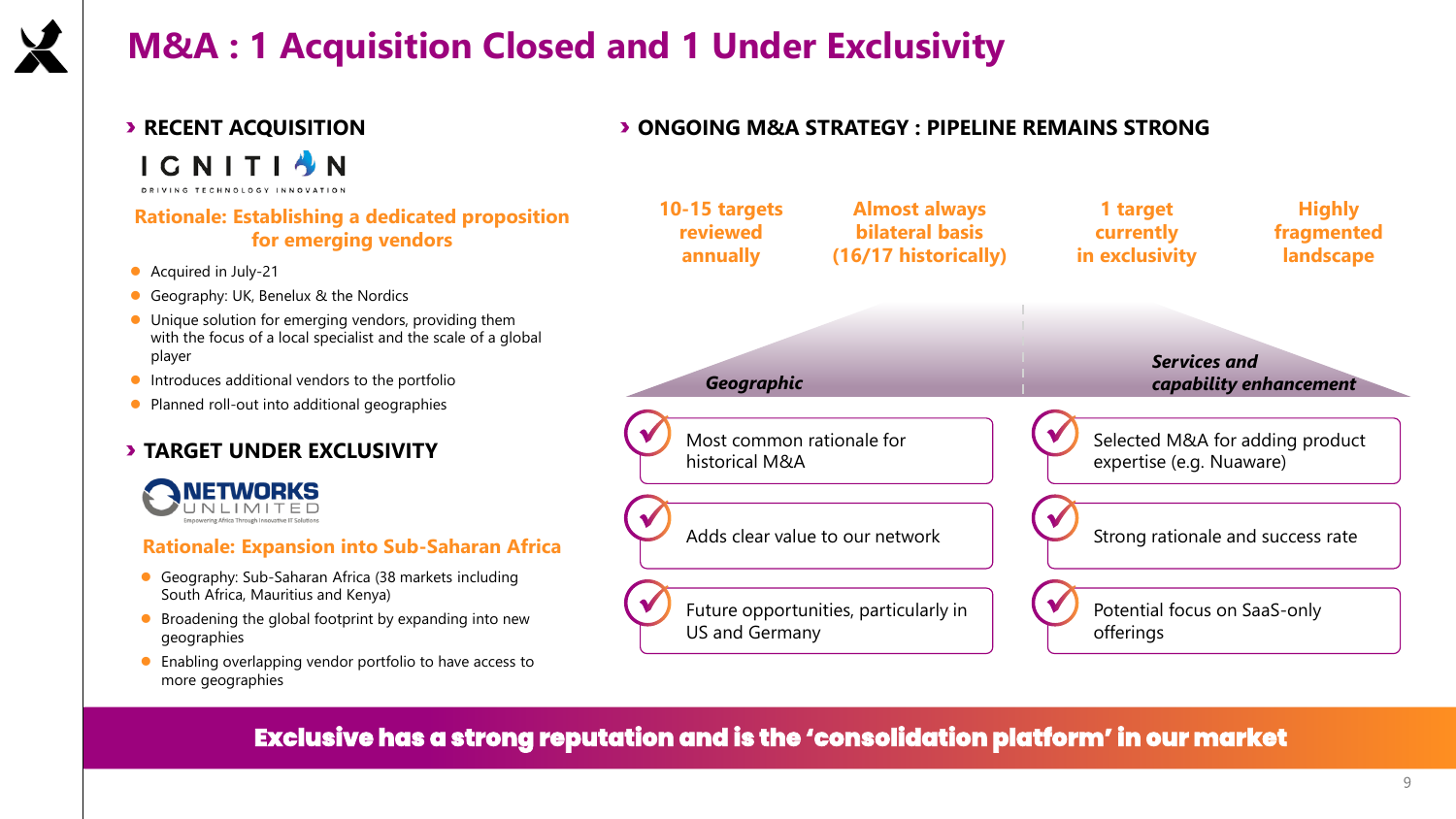

## **2021 and Medium Term Financial Guidance Reiterated (1/2)**

|                                       | 2020           | 2020<br>(incl. Veracomp) | 2021                                              | <b>Medium Term</b>                                                                            |  |
|---------------------------------------|----------------|--------------------------|---------------------------------------------------|-----------------------------------------------------------------------------------------------|--|
| <b>Gross Sales incl. M&amp;A</b>      | €2,564m        | €2,886m                  | > Low teens % growth                              | > Mid-teens % growth in 2022<br>> Low double-digit % growth in the<br>mid-term                |  |
| <b>EMEA</b>                           |                |                          | > Growth in line with Group                       |                                                                                               |  |
| APAC                                  |                |                          | > Growth slightly below Group level               |                                                                                               |  |
| Americas                              |                |                          | > Growth above Group level                        |                                                                                               |  |
| <b>M&amp;A Contribution</b>           |                |                          | > Limited additional M&A contribution<br>expected | > 1-2pts of growth p.a., in line with<br>historic contribution                                |  |
| <b>Revenue (Organic)</b>              | €1,892m        | €2,139m                  | > Growth similar to Gross Sales                   | > Growth similar to Gross Sales                                                               |  |
| <b>Net Margin</b><br>% of Gross Sales | €257m<br>10.0% | €293m<br>10.2%           | > High single digit % growth                      | > Small margin compression, limited<br>to $\sim$ 1pt decline overall during the<br>period     |  |
| Adj. EBITA<br>% of Net Margin         | €95m<br>37.0%  | €108m<br>37.0%           | > Stable as % of Net Margin                       | > Stable as % of Net Margin in 2022<br>> Margin expanding to slightly above<br>40% thereafter |  |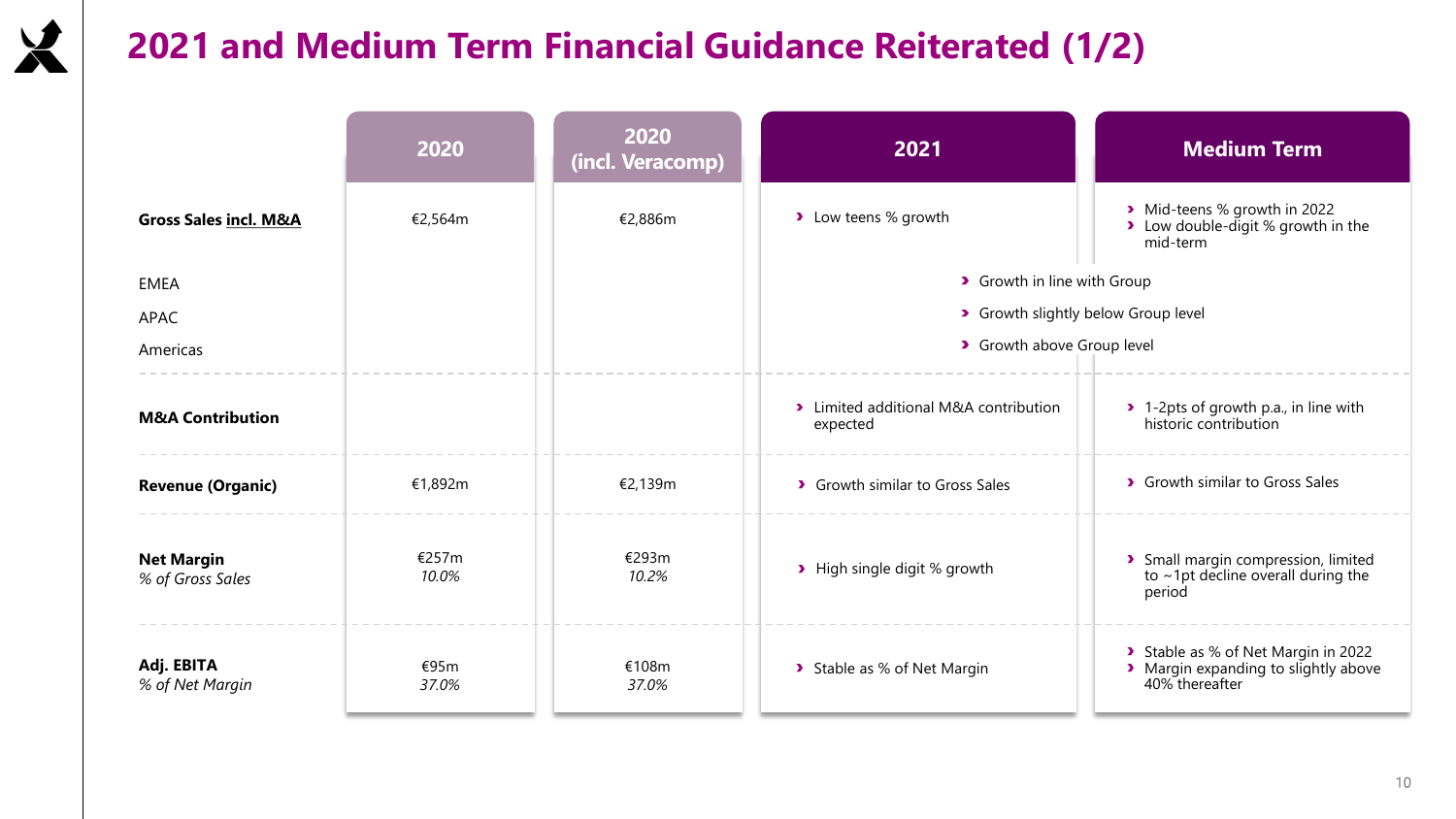

## 2021 and Medium Term Financial Guidance Reiterated (2/2)

|                                                                       | 2020                                   | 2021                                                                      | <b>Medium Term</b>                                            |  |
|-----------------------------------------------------------------------|----------------------------------------|---------------------------------------------------------------------------|---------------------------------------------------------------|--|
| <b>Depreciation and</b><br>Amortisation <sup>(1)</sup> (incl. Leases) | €9m                                    | $\blacktriangleright$ Low double digit in $\epsilon$ m                    | > Low to mid double digit in $\epsilon$ m                     |  |
| <b>Effective Tax Rate</b><br>(% Adj. PBT) (2)                         | 31%                                    | $\blacktriangleright$ Low 20s %                                           | > Increasing to mid 20s %                                     |  |
| NWC <sup>(3)</sup> as % of Gross Sales                                | 3.7%<br>4.7% normalized <sup>(4)</sup> | $\triangleright$ ~4.5%<br>(after reversal of 2020 exceptional<br>effects) | $\blacktriangleright \sim 4.5\%$                              |  |
| Capex $(5)$ ( $\epsilon$ )                                            | €9m                                    | $\blacktriangleright$ Low double digit in $\epsilon$ m                    | $\blacktriangleright$ Low to mid double digit in $\epsilon$ m |  |

1. Excluding amortisation of intangible assets<br>2. Adj. PBT defined as Profit Before Tax + Amortisation of intangible assets<br>3. Net working capital excluding EXN Capital Finance Asset<br>4. Normalized for €28m exceptional dec

5. Net Operating Capex + Repayment of Lease Liabilities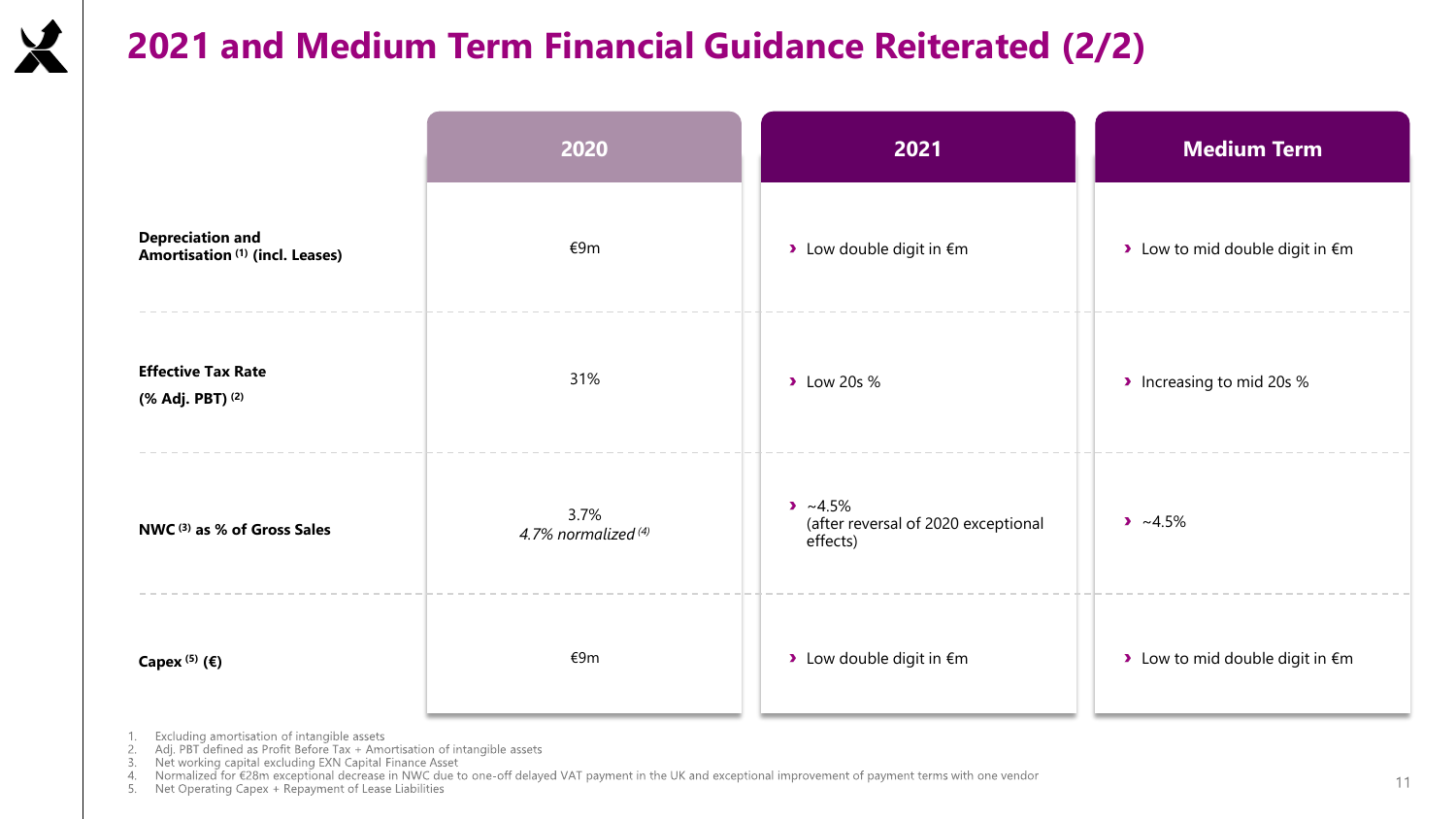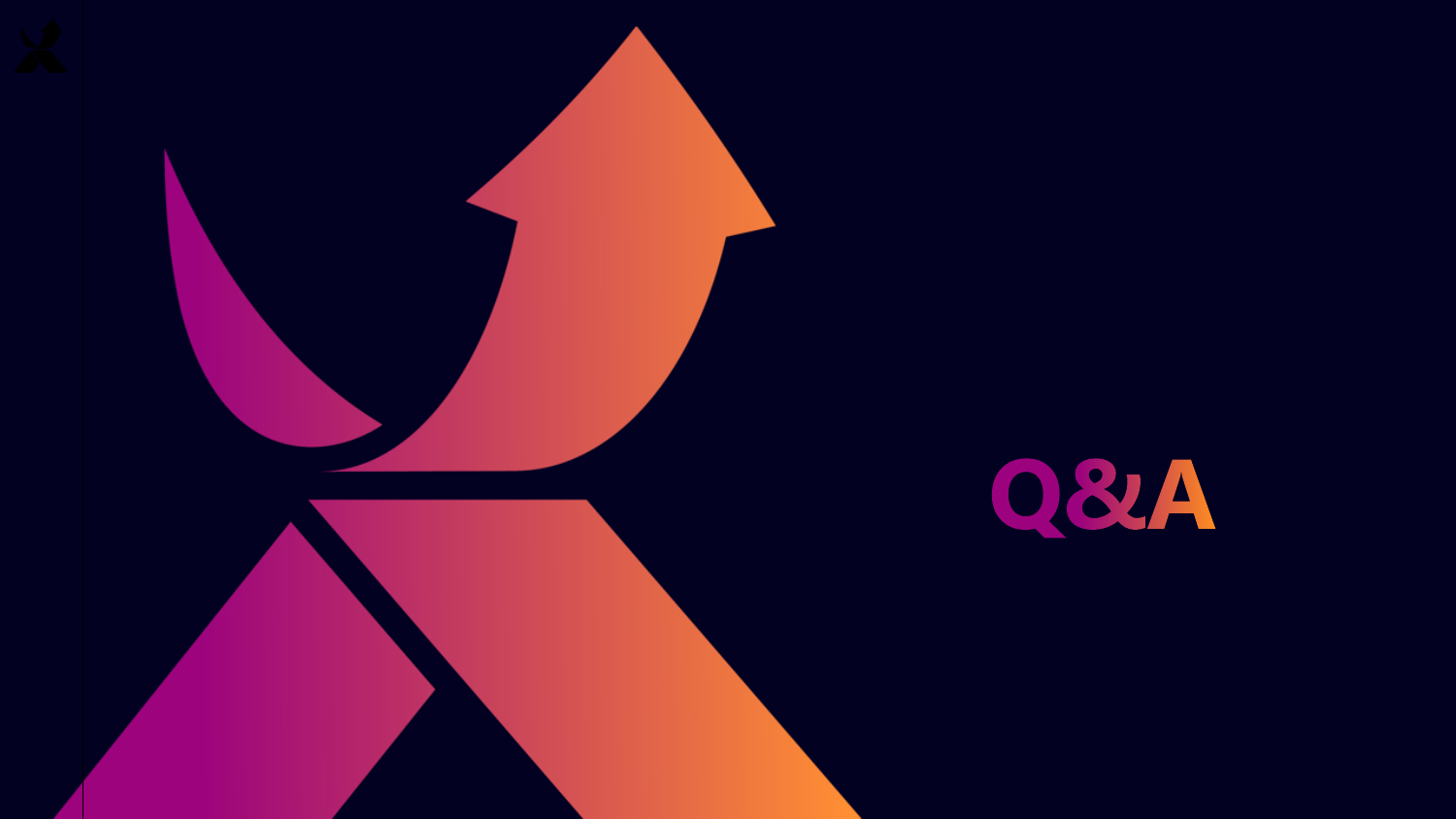# APPENDIX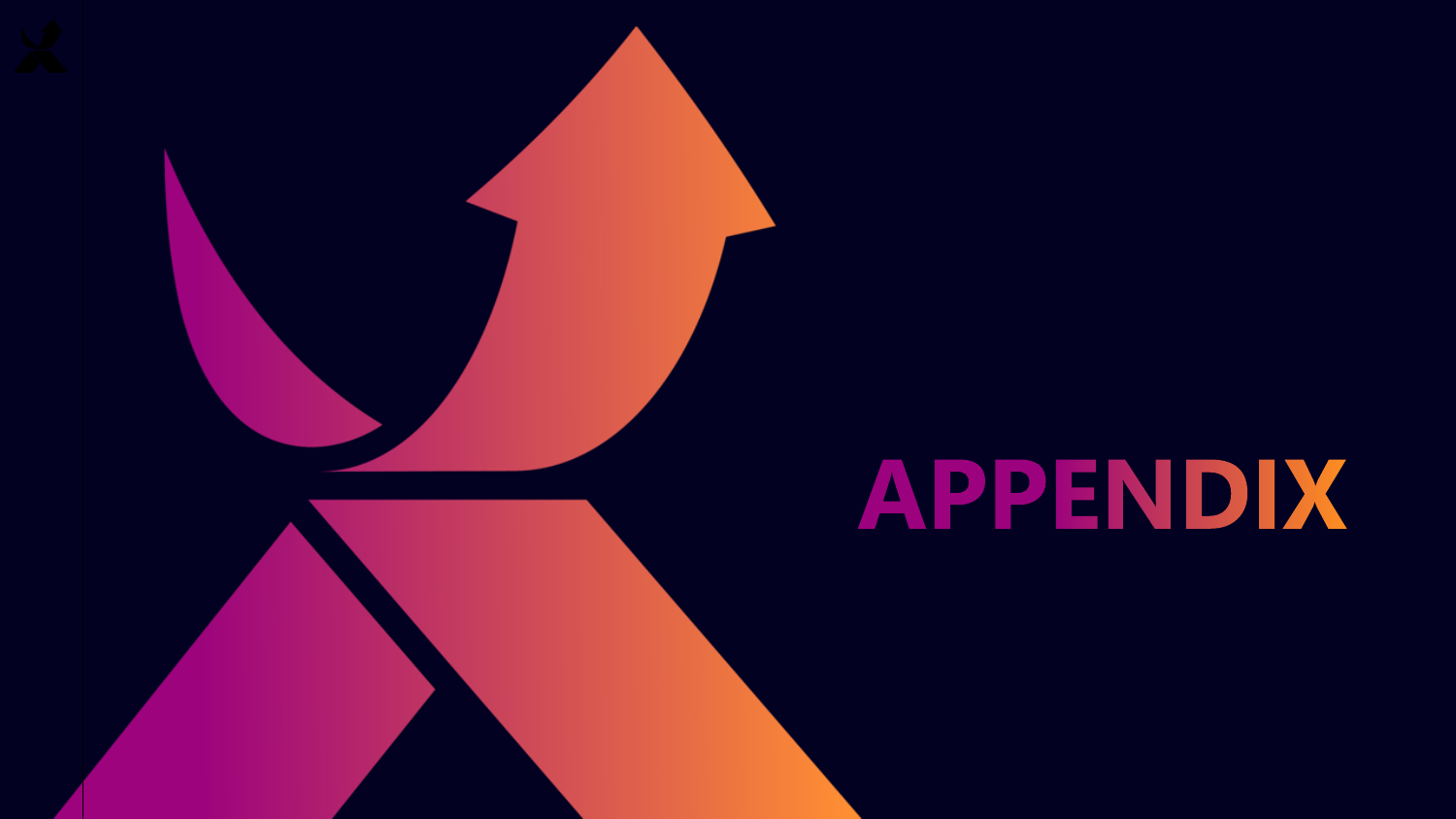![](_page_13_Picture_0.jpeg)

## **Appendix**

## **GROSS SALES TO REVENUE RECONCILIATION TABLE**

| €m                                                     | 9 months 2020 | 9 months 2021 |
|--------------------------------------------------------|---------------|---------------|
| <b>Gross Sales</b>                                     | 2,282.3       | 1,774.1       |
| Agent vs Principal (Mainly Vendors' Support) - IFRS 15 | (567.9)       | (449.3)       |
| Timing of Revenue Recognition - IFRS 15                | 3.5           | 4.3           |
| Intercompany Eliminations                              | (33.6)        | (18.4)        |
| <b>Revenue</b>                                         | 1,684.3       | 1,310.7       |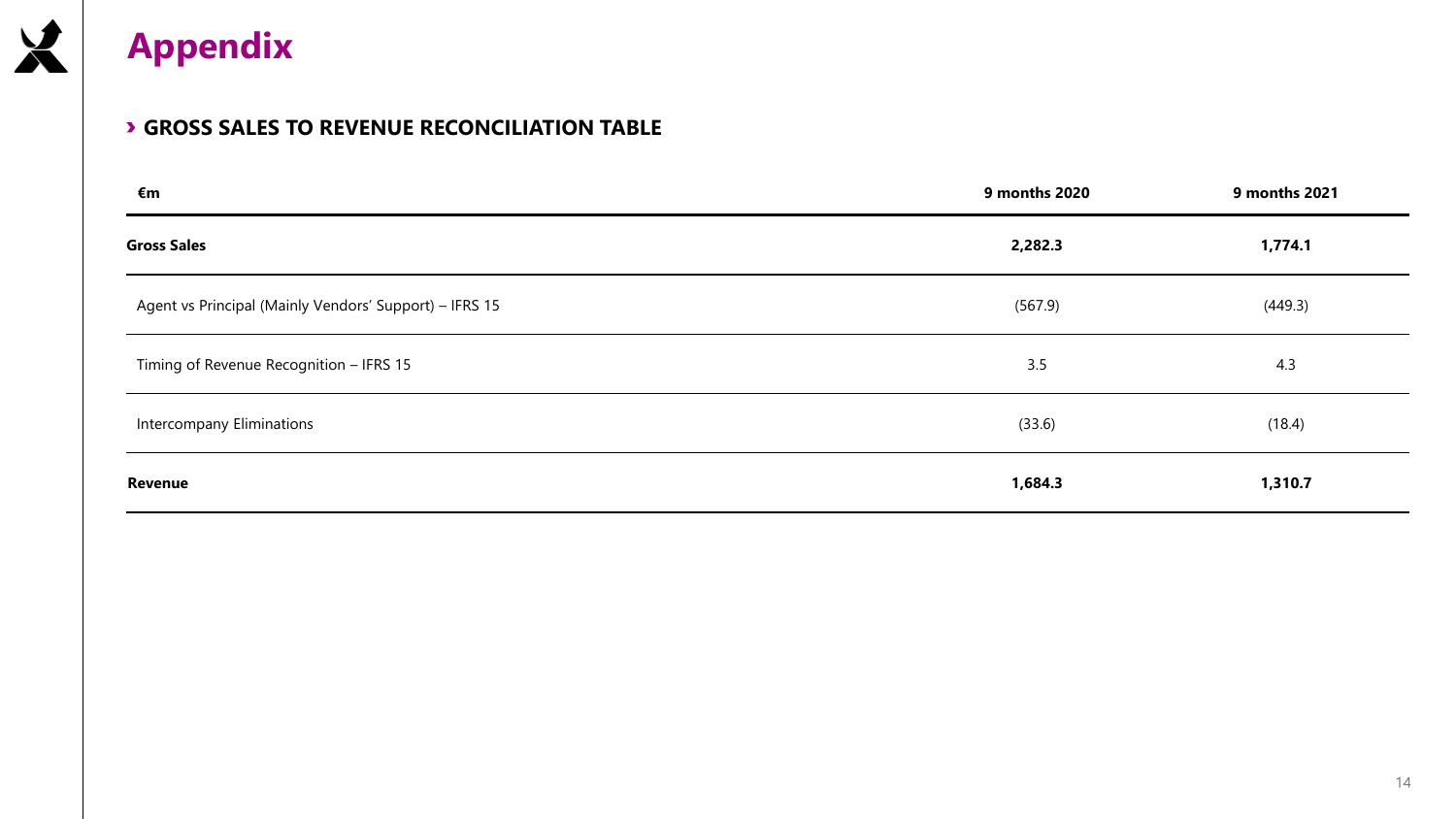![](_page_14_Picture_0.jpeg)

## **Our Financial KPIs: Definitions and Contemplated Reporting**

|                |                                  | <b>Definition</b>                                                                                                                                                                                                                                                                        | <b>Years</b>        | <b>Segments</b>                       | <b>Reporting</b> |
|----------------|----------------------------------|------------------------------------------------------------------------------------------------------------------------------------------------------------------------------------------------------------------------------------------------------------------------------------------|---------------------|---------------------------------------|------------------|
| <b>Topline</b> | <b>Gross Sales</b>               | • Gross Sales represent revenue recognized by the Group on a gross basis for<br>each revenue stream and before intra and inter segment intercompany<br>eliminations<br>Net of returns, discount and rebates                                                                              | 2018, 2019,<br>2020 |                                       | Quarterly        |
|                | <b>Revenue</b>                   | • IFRS revenue<br>Support & Maintenance margin accounted for revenue<br>• Net of returns, discount and rebates                                                                                                                                                                           | 2019, 2020          | EMEA, APAC,<br><b>Americas</b>        | Quarterly        |
| Profitability  | <b>Net margin</b>                | • Revenue less costs of purchased goods and services and freight on sales                                                                                                                                                                                                                | 2018, 2019,<br>2020 | Group                                 | Half-Yearly      |
|                | Adj. EBITA                       | • Recurring operating profit before amortisation of intangible assets,<br>adjusted for certain costs that do not impact the day to day operations<br>(these include implementation costs for finance and operations group<br>management systems, restructuring costs and one-time costs) | 2019, 2020          | EMEA, APAC,<br>Americas,<br>Corporate | Half-Yearly      |
|                | <b>Adj. Net</b><br><b>Income</b> | • Net income adjusted for amortisation of intangible assets, costs that do not<br>impact the day to day operations, other operating expenses / income (post<br>tax at effective tax rate) and deferred taxes                                                                             | 2019, 2020          | Group                                 | Half-Yearly      |
| Flow<br>Cash   | <b>Free Cash Flow</b><br>metrics | • Operating free cash flow before tax: for cash conversion<br>Operating free cash flow (after tax, excl. M&A)<br>• Free cash flow (incl. M&A)                                                                                                                                            | 2018, 2019,<br>2020 | Group                                 | Half-Yearly      |
|                | <b>IFRS Metrics</b>              | <b>Non-GAAP KPIs</b>                                                                                                                                                                                                                                                                     |                     |                                       |                  |